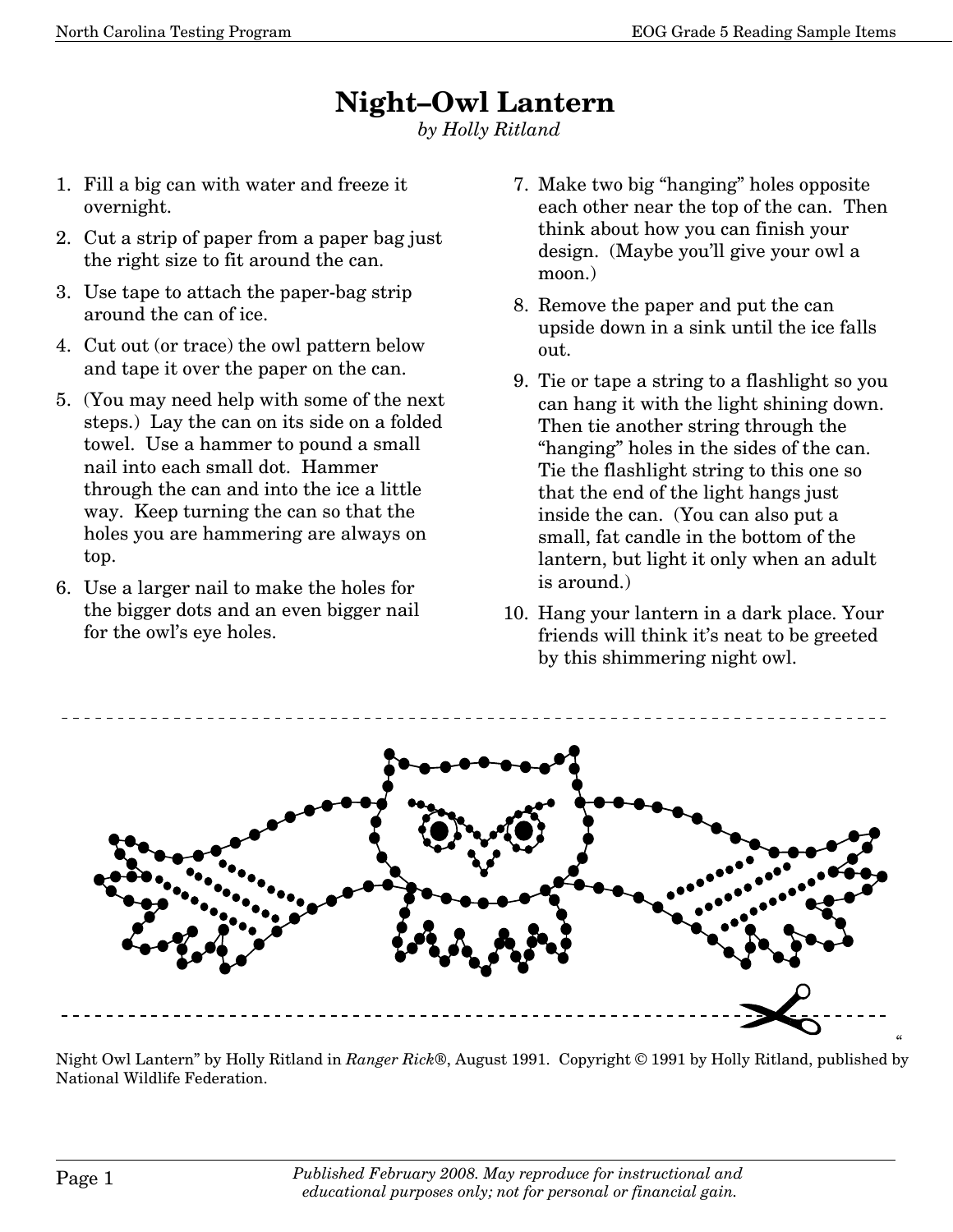- 1. Which is the *best* reason for filling the can with water and freezing it overnight?
	- A to create a solid surface on which to pound the can without denting it
	- B to be able to see the owl pattern more clearly as you work
	- C to make the whole project more fun by first creating ice
	- D to make the lantern stronger after finishing the project
- 2. Step 4 tells the reader, "Cut out (or trace) the owl pattern." Which word means the same as *pattern*?
	- A composition
	- B design
	- C head
	- D symbol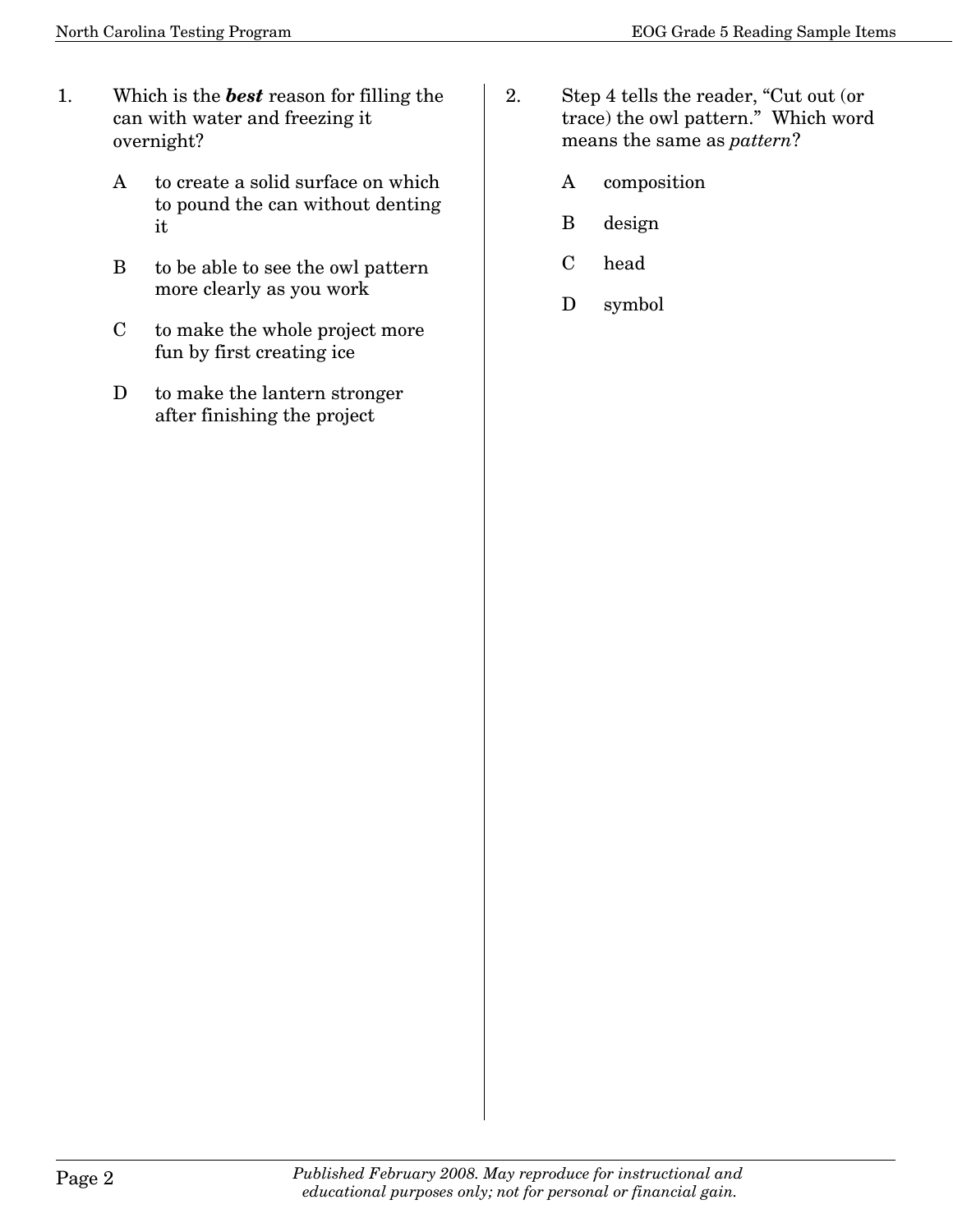3. Which step *best* completes the graphic organizer?

| 1. Cut a strip $ 2$ .<br>of paper from<br>a paper bag to<br>fit around the<br>can. | 13. Use a<br>hammer to<br>pound a small<br>nail into each<br>dot. |
|------------------------------------------------------------------------------------|-------------------------------------------------------------------|
|                                                                                    |                                                                   |

- A Fill a can with ice and freeze it overnight.
- B Hang your lantern in a dark place.
- C Remove the paper and put the can upside down into the sink.
- D Cut out or trace the given pattern and tape it over the paper on the can.
- 4. Step 5 says, "You may need help with some of the next steps." Which would be the *best* way for another person to help?
	- A by steadying the can so it does not roll or slip while the nail holes are made
	- B by tearing half the paper off the can to speed things up
	- C by tying the string through the "hanging holes" so they will be good and tight
	- D by turning the can upside down to safely empty out the ice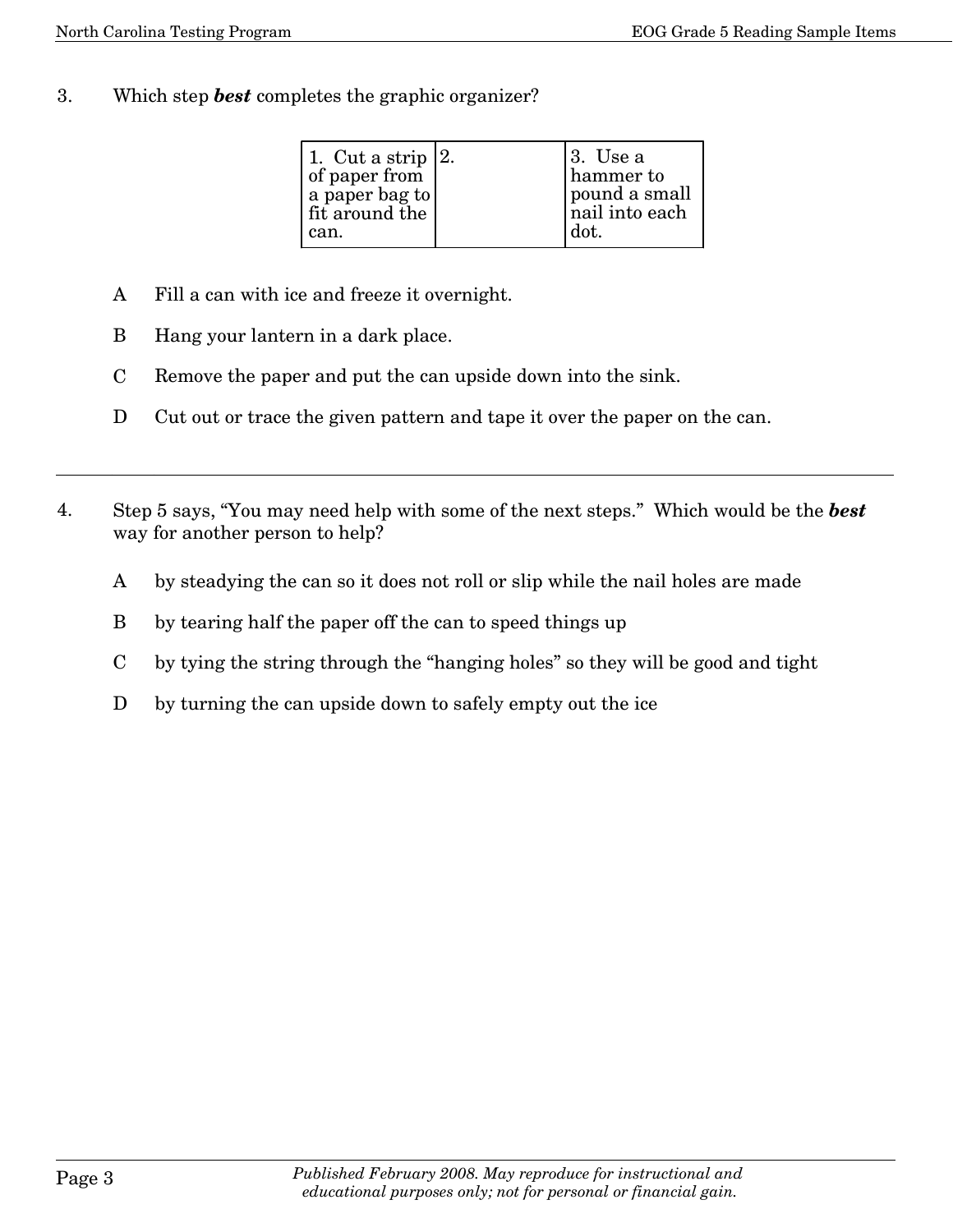- 5. What is the *most important* reason to have an adult present while lighting the lantern?
	- A to make sure the project is finished completely
	- B to make sure the flashlight is not broken
	- $C$  to make sure the candle is lit safely
	- D to make sure that the lantern does not drop
- 6. Which sentence would fit as part of the final step of the project?
	- A Some friends might like to go out for ice cream afterward!
	- B Hang the lantern indoors or outdoors–it's your choice!
	- C Much information about owls can be found on the Internet.
	- D Always be sure to ask your parents if your friends can come over.
- 7. Why would a person *most likely* make an owl lantern?
	- A to use as a storage container
	- B to use as a sturdy doorstop
	- C to use as a party decoration
	- D to use as a birdhouse
- 8. Which additional information would help *most* with this project?
	- A a suggestion of where to get a can
	- B an idea of how many to make
	- C a picture of a different animal
	- D a list of supplies needed

## **End of Set**

*In compliance with federal law, including the provisions of Title IX of the Education Amendments of 1972, the Department of Public Instruction does not discriminate on the basis of race, sex, religion, color, national or ethnic origin, age, disability, or military service in its policies, programs, activities, admissions or employment.*